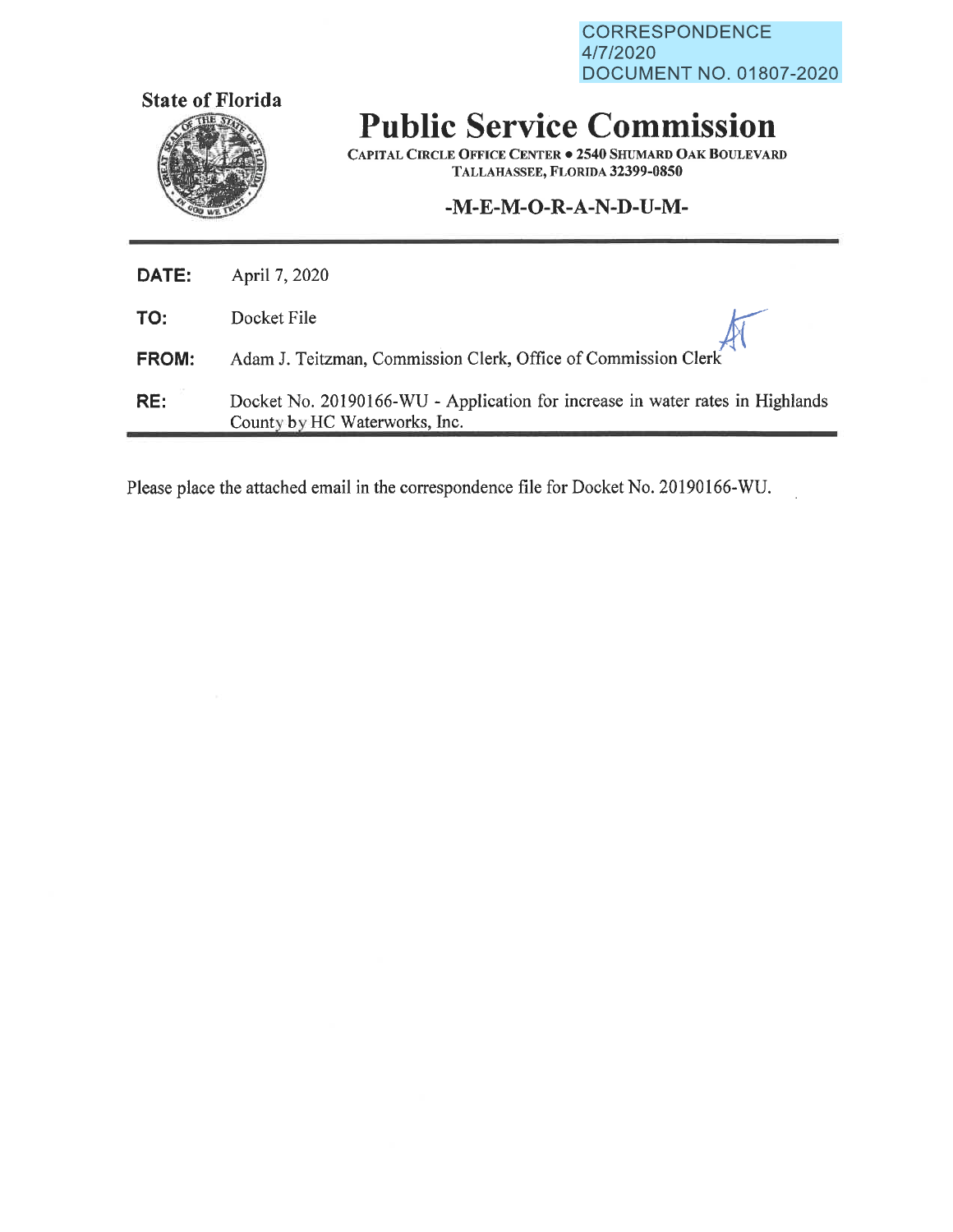## **Adam Teitzman**

**From: Sent: To: Subject: Attachments:** 

Durbin, Carolyn <cdurbin@highlandsfl.gov> Monday, April 06, 2020 3:30 PM Adam Teitzman FW: Docket No. 20190166-WU, HC Waterworks ltr to Florida Public Service Commission-040620.pdf

**From:** Durbin, Carolyn **Sent:** Monday, April 6, 2020 3:10 PM **To:** ateitzman@psc.state.fl.us **Cc:** khetrick@psc.state.fl.us; Randal E. Vosburg (Rvosburg@hcbcc.org) <Rvosburg@hcbcc.org>; Carmichael, Joy <jcarmichael@highlandsfl.gov>; kelly.jr@leg.state.fl.us; trendell@uswatercorp.net **Subject:** Docket No. 20190166-WU, HC Waterworks

Mr. Teitzman

Please see attached letter from Ms. Carmichael, County Attorney for Highlands County, Florida with regards to the above-referenced matter.

Sincerely,



**Carolyn G. Durbin**  Paralegal Highlands County Board of County Commissioners Direct: 863-402-6501 Online: http://www.highlandsfl.gov Physical: 600 S Commerce Ave, Sebring, FL 33870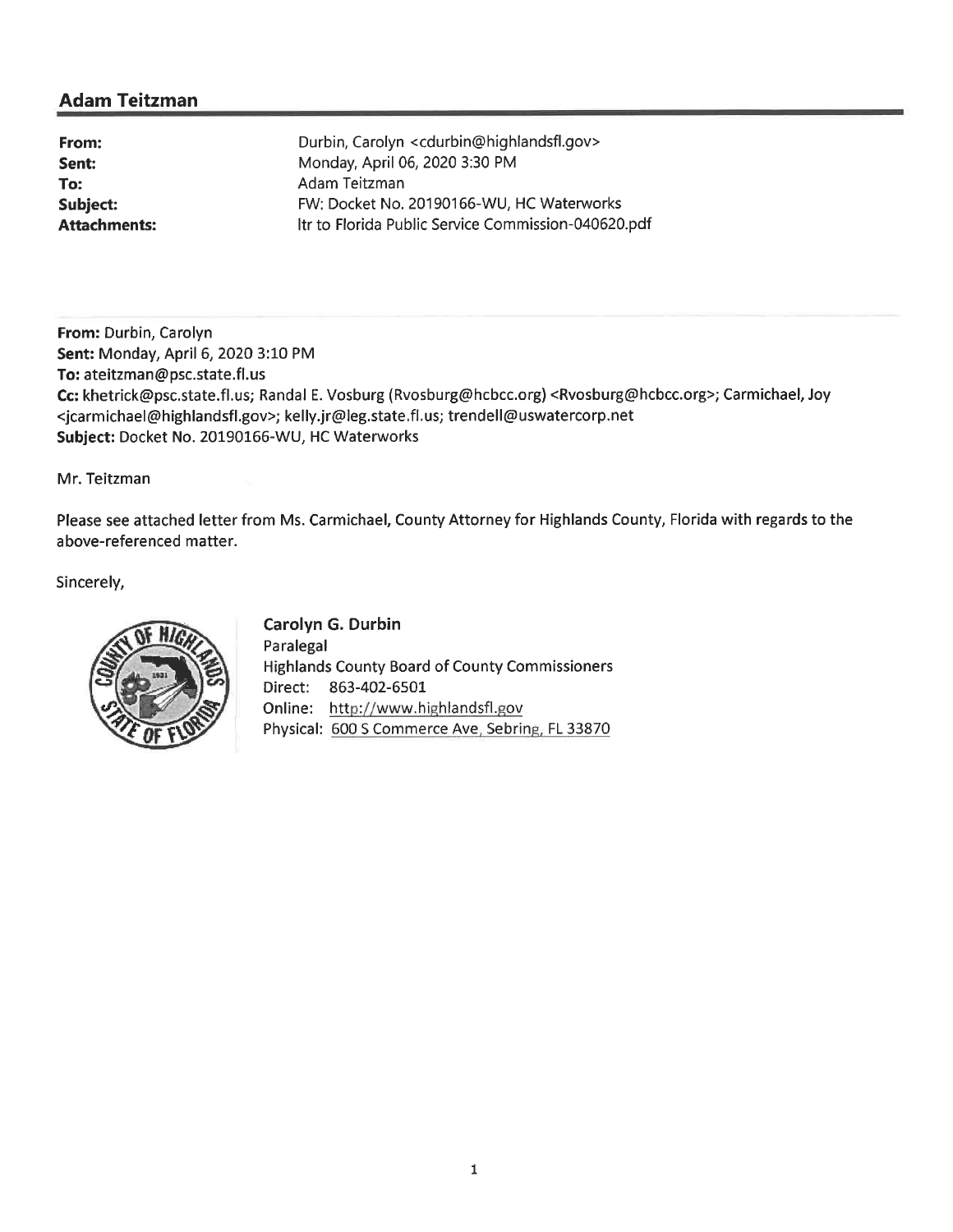

**HIGHLANDS COUNTY ATTORNEY'S OFFICE**  600 South Commerce A venue Sebring, Florida 33870 Tel: (863) 402-6501

> Joy Cook Carmichael, County Attorney Carolyn Durbin, Paralegal

April 6, 2020

VIA ELECTRONIC MAIL DELIVERY

FLORIDA PUBLIC SERVICE COMMISSION c/o Adam Teitzman, Clerk 2540 Shumard Oak Boulevard Tallahassee, Florida 32399-0870

Re: Docket No. 20190166-WU, HC Waterworks

Dear Mr. Teitzman:

This letter is provided on behalf of the Board of County Commissioners of Highlands County ("Board") in response to the Application of HC Waterworks, Inc. for Increased Interim and Final Water Rates in Highlands County, dated December 13, 2019 ("Application"), and the subsequent letter provided to the County Administrator of Highlands County, dated January 15, 2020, pursuant to Section 367.091(2), Florida Statutes. Following receipt of the letter to the County Administrator, the Board decided to wait until the Customer Meeting, prior to making a determination on whether the Board would provide any response to the Public Service Commission ("Commission") on HC Waterworks' Application. The Customer Meeting was held on February 20, 2020, and approximately 20 customers spoke at the Customer Meeting. Many of the customers' comments are summarized in the list below:

 $1<sup>st</sup>$  speaker – black water

 $2<sup>nd</sup> speaker – black water after fluxhing toilet; odor like sewage$ 

 $3<sup>rd</sup>$  speaker – water in every color; white like milk and thickens with a film on top; no notification of boil water notices until after cancellation of notice; white clothes are ruined in two washes; water is shut-off without notice; \$85 monthly bill for family of three with a newborn without using water for drinking or cooking; presented picture of a sink stained brown

 $4<sup>th</sup>$  speaker – no rate hike should be permitted until problem is solved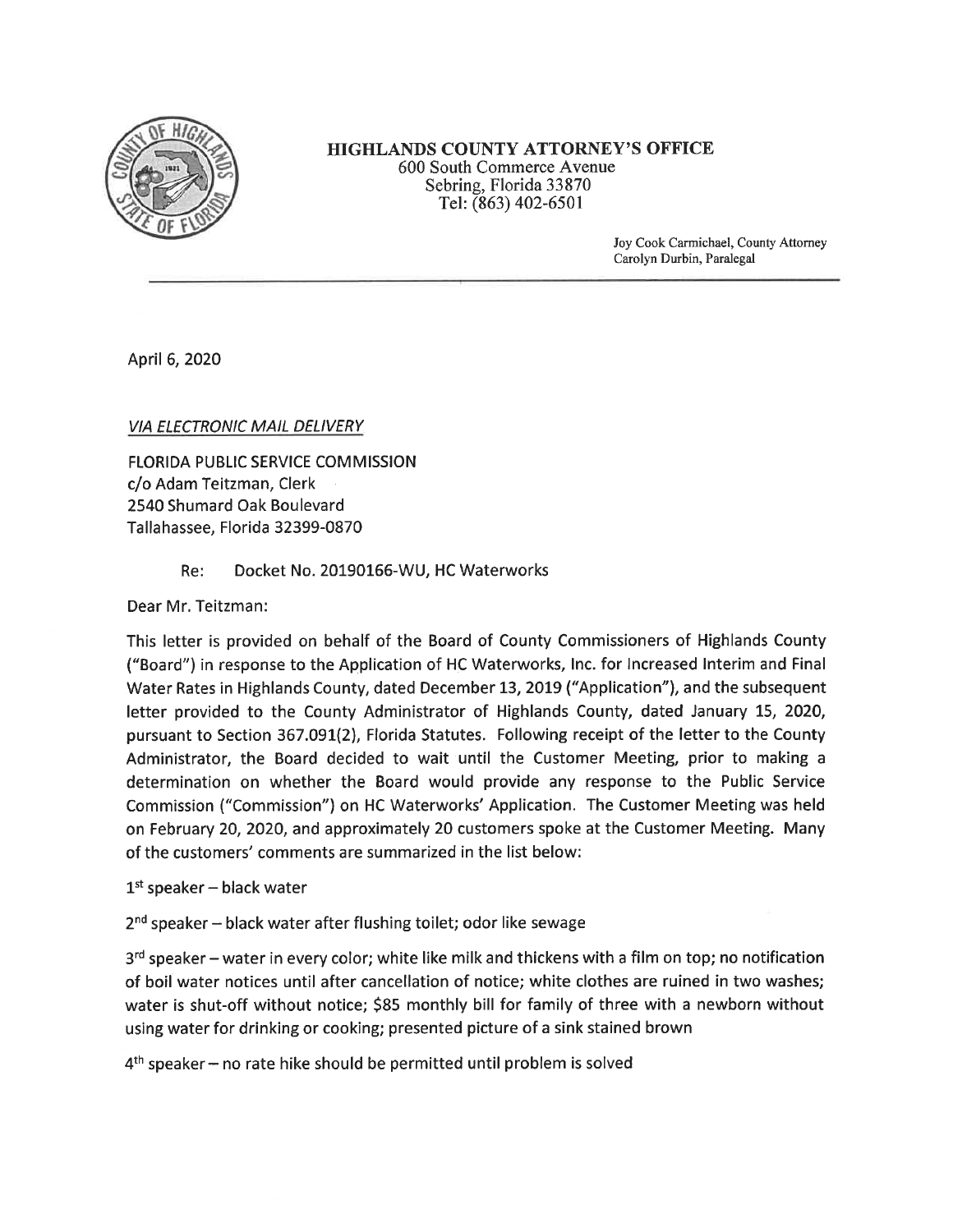Florida Public Service Commission c/o Adam Titzman, Clerk April 6, 2020 Page **2** of **3** 

5<sup>th</sup> speaker - black water; \$95.00 water bill for 3,000 gallons

 $6<sup>th</sup>$  speaker – billed for thousands of gallons while he was absent during the summer

 $7<sup>th</sup>$  speaker – sand in the bottom of the shower; dirt coming through water

 $8<sup>th</sup>$  speaker – suggested giving neighboring municipalities the right to provide service

9<sup>th</sup> speaker - water contains clumps of clay, sand and pieces of metal in bathtub; the house has new pipes; odor of boiled eggs; yellow tan color; in January 2020 shower caused a chemical bath sensation and caused lungs to burn; did not receive "No Boil Notice", but received "Cancellation of No Boil Notice"

 $10<sup>th</sup>$  speaker – water quality reports have not been received from HC, are those reports required?

 $11<sup>th</sup>$  speaker – described an experience with HC due to a leak in his yard and an old service line that was uncovered;

 $12<sup>th</sup>$  speaker – commented on the performance of the Public Service Commission

 $13<sup>th</sup>$  speaker – only able to brush teeth 3 days without gagging during this season

 $14<sup>th</sup>$  speaker – experienced burning on skin from time to time; wrote to HC and complained about being required to buy bottled water; received a letter from HC that the water was not of drinking quality until further notice

15<sup>th</sup> speaker - water burning on skin; smell of chlorine; children complain about burning; dirt at end of bath; new water heater required because of dirt; every fish dies in fish tank; fish tank and sippie cups covered with white stuff

 $16<sup>th</sup> speaker - [comments not noted]$ 

 $17<sup>th</sup>$  speaker – went to ER because of a chemical sensation; sores and scabs on husband' legs; workers of HC will not drink the water

Upon learning of the customers' comments and complaints, the Board decided to send this letter to request that the Commission conduct an investigation of the quality of the water provided to HC Waterworks' customers. The Board also requests that the Commission require HC Waterworks to remedy deficiencies in the quality of water, prior to entering a Final Order to approve the rate increase requested in the Application.

In every rate case proceeding, the Commission is required, pursuant to Rule 25-30.433, Florida Administrative Code, to, "make a determination of the quality of service provided by the utility by evaluating the quality of the utility's product (water) and the utility's attempt to address customer satisfaction (water and wastewater)". Among other requirements for ensuring the